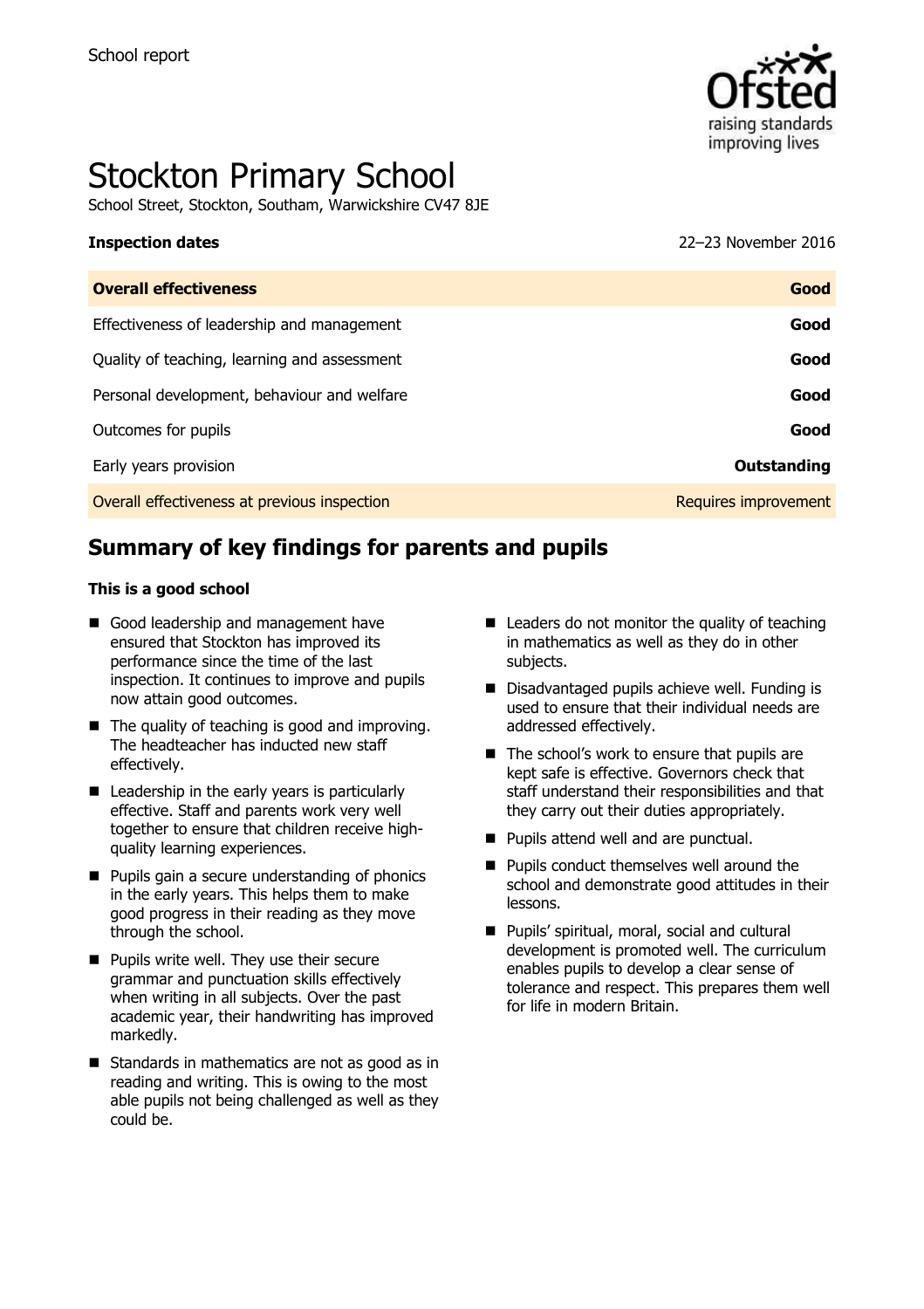

# **Full report**

### **What does the school need to do to improve further?**

- Raise standards in mathematics by strengthening teaching so that the most able pupils are challenged effectively.
- **IMPROVE THE leadership of mathematics by monitoring the quality of teaching rigorously** to check to see that pupils have secured new skills.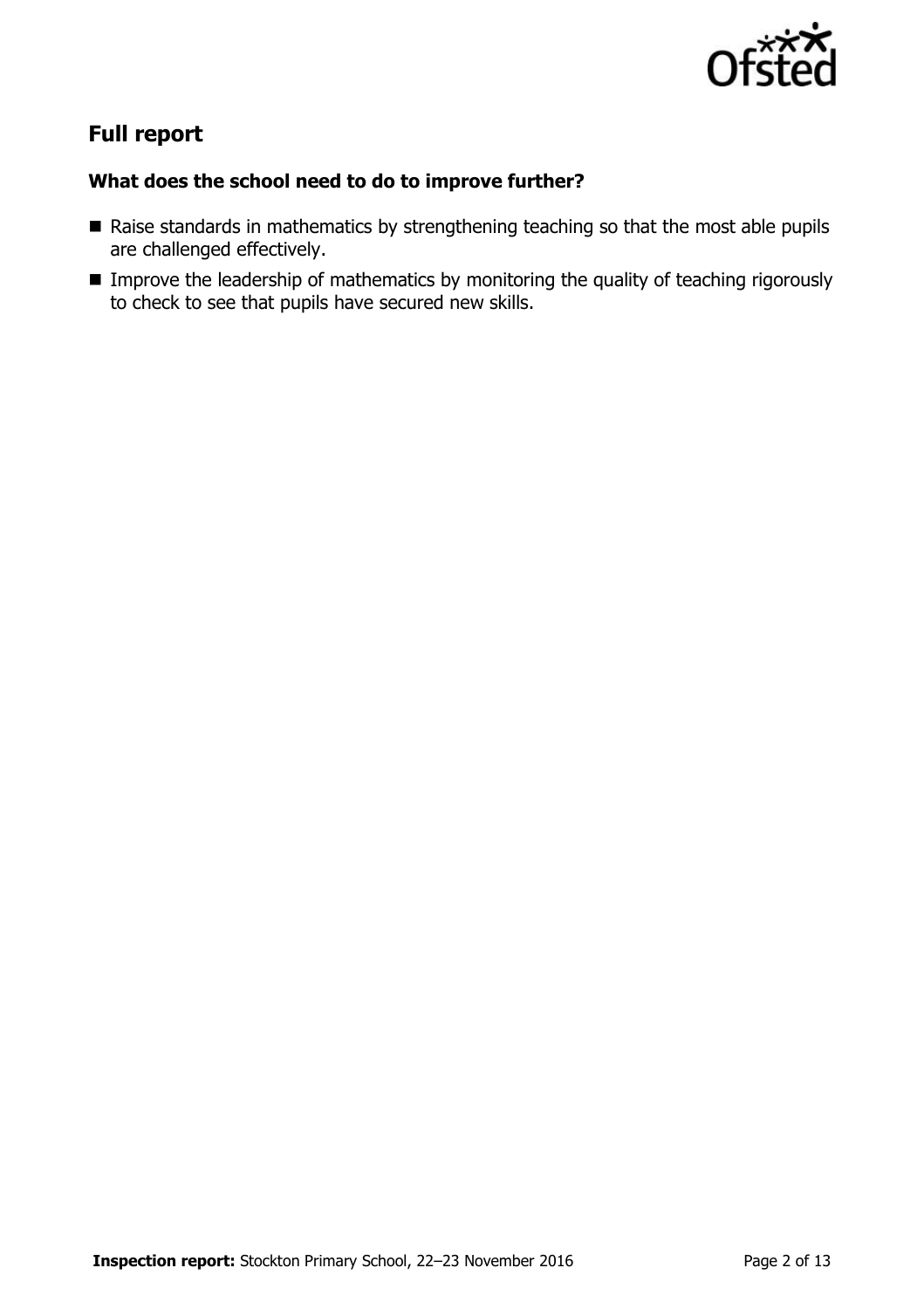

## **Inspection judgements**

#### **Effectiveness of leadership and management Good**

- School performance has improved since the time of the last inspection. This is owing to the work of the headteacher and her leadership team. Senior leaders are clear about what they need to do to improve performance further. The headteacher is ambitious for the pupils at Stockton. She is relentless in her drive for improvement and shows this in her frequent dialogue with teachers, seeking ways to improve their performance.
- Leadership of teaching is good. The headteacher uses the performance management system to ensure that teachers, including those recently appointed, know what they need to focus on in order to improve their own teaching practice. Senior leaders check that pupils are making the required progress and discuss how teachers can refine their work if any pupils are slipping behind.
- Leaders at Stockton have established strong links with a local teaching school and developed their work with the local authority. The headteacher uses these links to provide staff with good-quality training. For example, staff have improved the library environment and pupils are able to choose from a wider range of books. Staff convey their appreciation of the support and challenge they receive from the headteacher through surveys and in discussion. However, the legacy of weaker teaching in the past can still be seen. Older pupils in the school have gaps in their learning that should have been addressed in past years.
- Over the past two years, more leadership roles have been created. Teachers fulfilling these roles provide good support for the headteacher. These roles include two senior leaders and the leader for the provision of pupils who have special educational needs and/or disabilities. The leadership team evaluate the work of the school to ensure that pupils understand the importance of issues such as equality and diversity. As a result, pupils show tolerance in their work and play with their peers, which prepares them well for life in modern Britain.
- **E** Leadership in the early years is particularly effective. This is because the leader with responsibility for this provision has developed excellent partnerships with parents. This has resulted in the children receiving high-quality support for their learning, both in and out of school. The headteacher has a very good understanding of what effective teaching and learning look like in the early years. She uses this knowledge to ensure that staff encourage all children to be curious in their learning, and that they are challenged effectively.
- The headteacher and her teaching staff have created their own curriculum. They have thought carefully about the 'journey' of each pupil through the school. This is particularly important as each class includes pupils of different ages. Subject leaders have checked that pupils are taught the skills appropriate for each year group in their particular subject. This includes pupils' development in their spiritual, social, moral and cultural understanding.
- Representatives from the local authority have worked closely with the headteacher. At each termly meeting, checks are made that agreed actions have been implemented and evaluated. For example, pupils' books were checked to see if changes made to the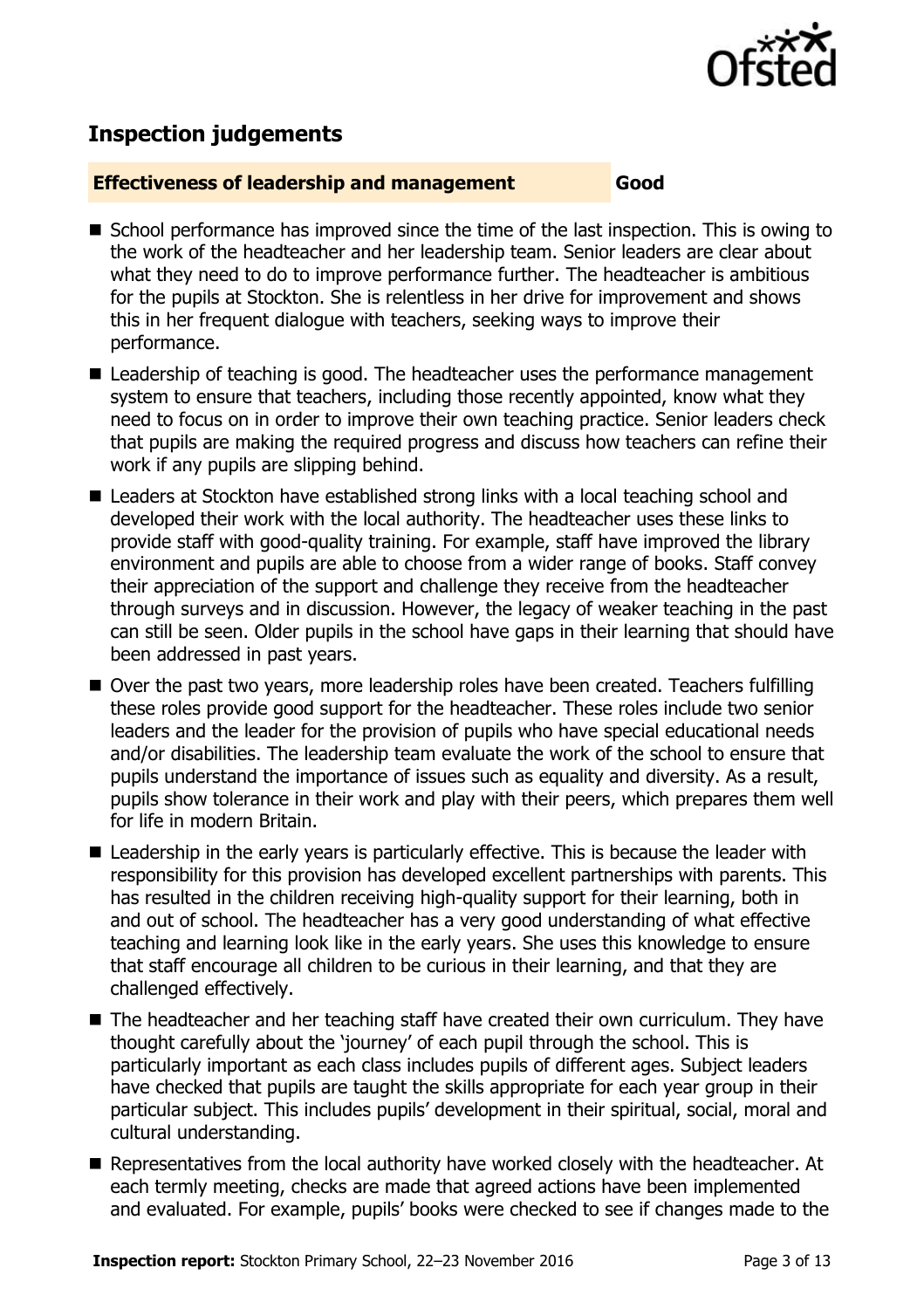

school's marking policy had been implemented by staff. School records show that the headteacher and deputy headteacher are rigorous in their scrutiny of pupils' writing.

- The leadership of the provision for disadvantaged pupils is effective. The headteacher has a clear understanding of what individual pupils need to do to make the best progress they can. This information is discussed with relevant staff who then provide effective support for the pupils. This support focuses on improving academic and other performance, including attendance. Funding has been used to increase staff hours. This has led to disadvantaged pupils, including those who are most able, attending well and making good progress.
- Leadership of mathematics has improved this year. A mathematics leader was appointed from the start of this academic year. Senior leaders are clear in their knowledge of what has been achieved so far. This includes ensuring that pupils receive an effective balance of work between calculation activities and problem-solving. However, specific issues remain. Leaders do not scrutinise pupils' progress rigorously and so do not have a precise knowledge of pupils' strengths and weaknesses. This means that when they work with teaching staff, the information they have is not as robust and accurate as it could be.
- Leaders have ensured that they use the primary school physical education and sports funding effectively. They have employed external sports coaches and physical education teachers from the teaching school to work with school staff. As a result, the prime aim of developing staff teaching skills has been met. External coaches and teachers have also provided a wider range of sports for pupils to participate in after the end of the school day. Sports include basketball and cricket.

### **Governance of the school**

- Governance at Stockton is effective. Governors bring useful skills to their roles and use a variety of means, including visits to school, to check on school performance. This enables them to hold senior leaders to account well. They ensure that all statutory duties are met, including those relating to safeguarding.
- Governors have been determined to improve the quality of teaching. Since the last inspection, some staff have left the school. Effective recruitment has helped to ensure that new staff contribute well to teaching performance.
- The headteacher provides governors with detailed information about how well teachers are performing. Governors check this information by scrutinising the progress of pupils in each year group. This ensures that governors use reliable information when making decisions about how they reward good performance and tackle that which is not good enough.
- Governors use funding to support the school's improvement priorities. They know that the money is spent wisely as they check that pupils are performing better as a result of the expenditure. For example, disadvantaged pupils and pupils who have special educational needs and/or disabilities make good progress from their individual starting points.
- The governing body is kept well informed. The headteacher provides governors with reports which evaluate specific aspects of school performance. These include how well pupils attend school and what staff are doing to support any pupils who are in danger of not making enough progress. Governors are currently exploring how they can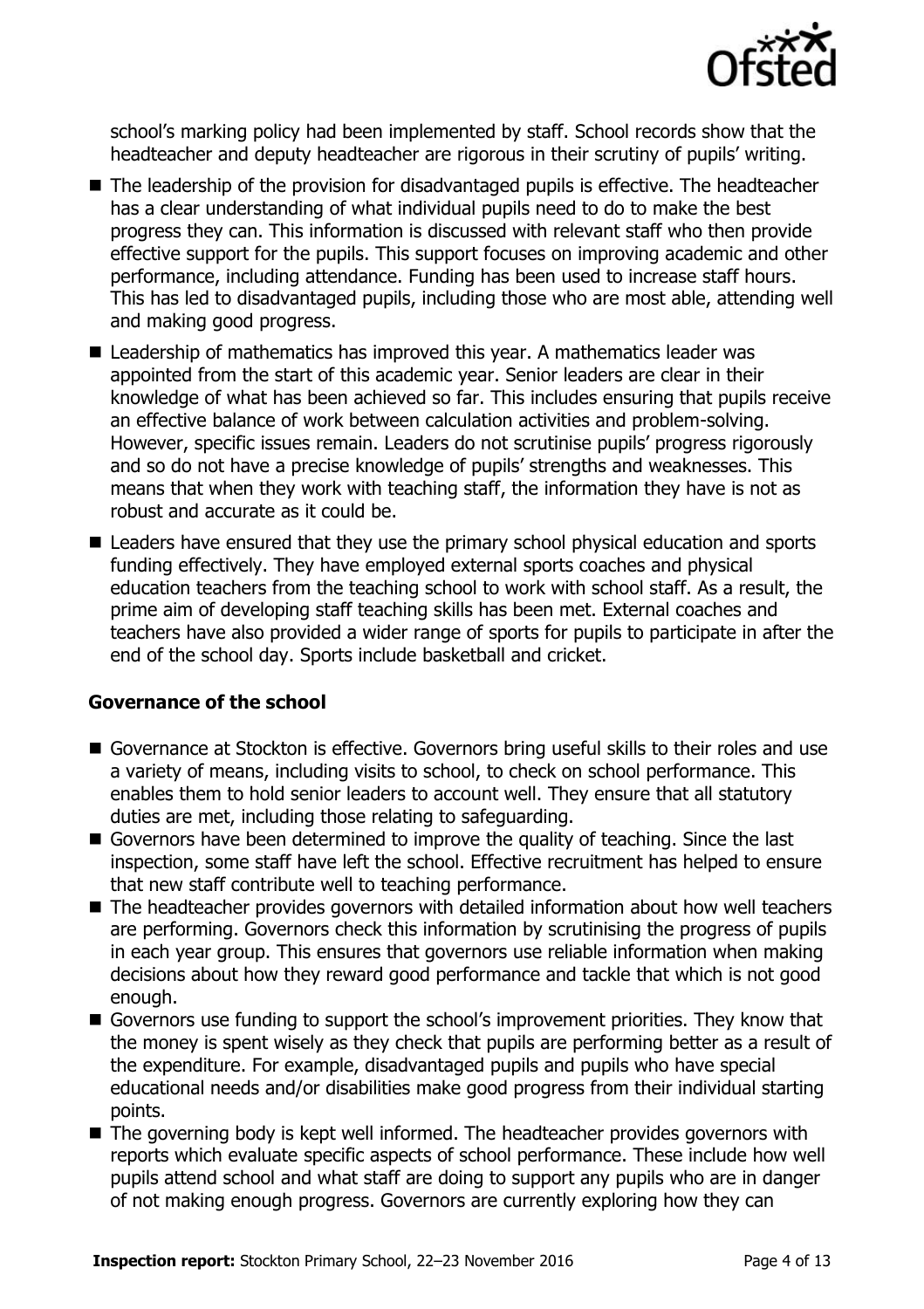

improve the school's communication with parents.

■ Each governor has specific responsibilities. For example, one member works with the early years leader to check that provision is maintained at a high standard. Governors visit the school often. They provide notes to all governors about what they have seen and if any changes have been agreed with staff. All this enhances governors' understanding of the school.

#### **Safeguarding**

- The arrangements for safeguarding are effective.
- All staff, including those working in the school's before- and after-school club, receive timely, relevant training. They use this to ensure that they stay vigilant, checking that pupils are kept safe. All relevant policies are kept up to date, agreed by governors and understood by staff.
- Governors are aware of the importance of safeguarding. Individual members bring safeguarding experience to their roles and use this to check that staff follow agreed procedures appropriately. They use their visits to school to talk with staff and pupils to help them understand any current issues.
- **Pupils, parents and staff are confident that the school's work to keep pupils safe is** effective.

#### **Quality of teaching, learning and assessment Good**

- Teaching has improved since the time of the last inspection. The headteacher has ensured that all staff, including those appointed since the time of the last inspection, understand what is expected of them. Teachers and teaching assistants have stepped up to these expectations and, as a result, teaching is now good.
- The most notable improvement is in the teaching of reading and writing. Children get an excellent start in the early years. Here, they learn and consolidate initial phonic skills well. Teachers and teaching assistants use their secure subject knowledge to ensure that pupils build on these initial reading skills through key stages 1 and 2. Harder reading skills, including how to infer and deduce meaning, are also taught well. Staff ensure that most-able pupils, including those who are disadvantaged, are questioned effectively. This makes them think hard when they answer questions about the books they are reading.
- **Pupils made good progress in their writing last year, and continue to do so currently.** This is the result of good teaching. Pupils know what teachers expect of them and make sure that they present their work neatly, using well-rehearsed handwriting skills. Pupils are taught punctuation and grammar skills well. They use these skills to control their writing, ensuring that their work is grammatically correct. Such accuracy is seen in pupils' writing across a range of subjects and in homework activities.
- Teachers and teaching assistants have acquired secure subject knowledge through their training. This knowledge, coupled with their accurate understanding of what pupils need to do to make better progress, helps them design tasks which challenge pupils well. This is more effective in reading and writing activities than in mathematics. In mathematics, there is variation between classes in how well pupils of different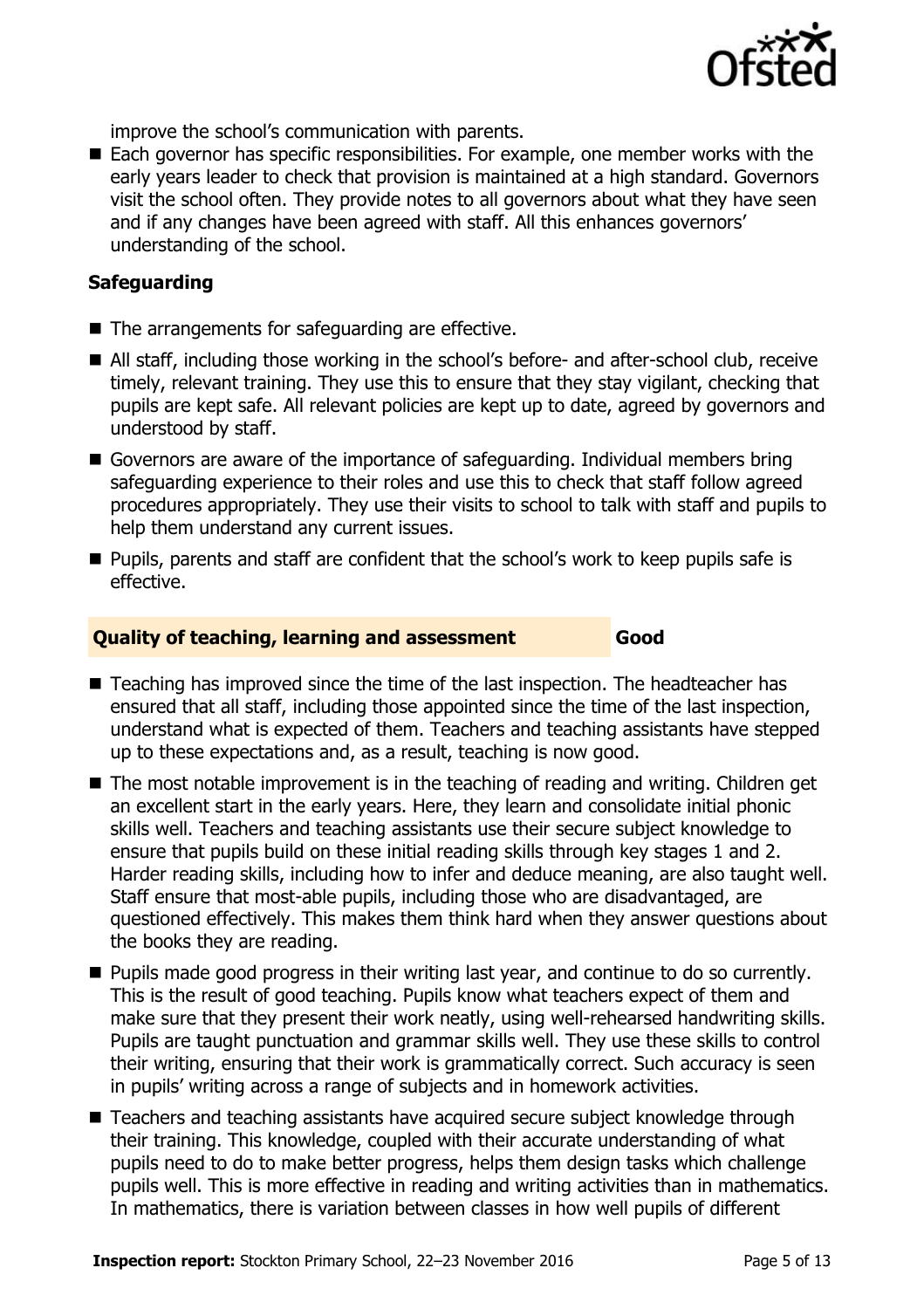

abilities secure skills such as accuracy in explaining how they have solved problems, which is a required skill in the mathematics curriculum.

- The most able pupils are taught reading and writing well. This is because teachers make it clear what is expected of them. This includes accurate use of higher-level grammar and punctuation skills. This results in these pupils displaying positive attitudes in these subjects. In mathematics, the teaching is less effective. Teachers do not give pupils work that is hard enough throughout their lessons. This restricts the progress they make and also leads to pupils being less motivated than in other subjects.
- Pupils who have special educational needs and/or disabilities are taught well. The two leaders responsible for the provision and progress of these pupils complement each other well. Their roles are clearly defined. This means that teachers and teaching assistants receive clear instructions about what they need to do to support the pupils. Their teaching is effective. An example, seen on inspection, involved a key stage 1 pupil who enjoyed engaging with activities designed to help develop speech and language skills. The teaching assistant ensured that the pupil was using correct pronunciation.
- **Pupils enjoy homework tasks, especially those which encourage them to work with** their families. Imaginative models and writing are displayed around the school. These include a display of Olympic events which includes pupils' writing about the characteristics of an Olympic champion. This writing shows that pupils understand what contributes to a determination to succeed and why tolerance and respect for fellow competitors are important.
- Weaker teaching in the past has led to pupils in Years 5 and 6 still having substantial gaps in their reading, writing and mathematical understanding. These continue to restrict their attainment. Leaders and teaching staff are aware of these gaps and are addressing these as well as they can. This is ensuring that pupils are making strong progress in these year groups. However, they are not all likely to reach the standards they should by the end of this year.

#### **Personal development, behaviour and welfare Good**

#### **Personal development and welfare**

- The school's work to promote pupils' personal development and welfare is good.
- Bullying is very rare at Stockton. Pupils understand what bullying is and the upset it causes. They work and play well together to ensure that any such behaviour does not occur. Pupils understand the importance of valuing diversity and, as a result, there is no evidence of discrimination.
- **Pupils are taught about dangers they might face when working and playing online.** Teaching is effective as pupils know what to do should they experience such dangers. Parents and governors attend workshops delivered by school staff, designed to provide up-to-date information. Parents and governors value this provision.
- The headteacher has a good understanding of any specific needs of individual pupils. She ensures that staff receive relevant support from external services, who work well with staff to suggest how they can provide better help to pupils. Staff act on the advice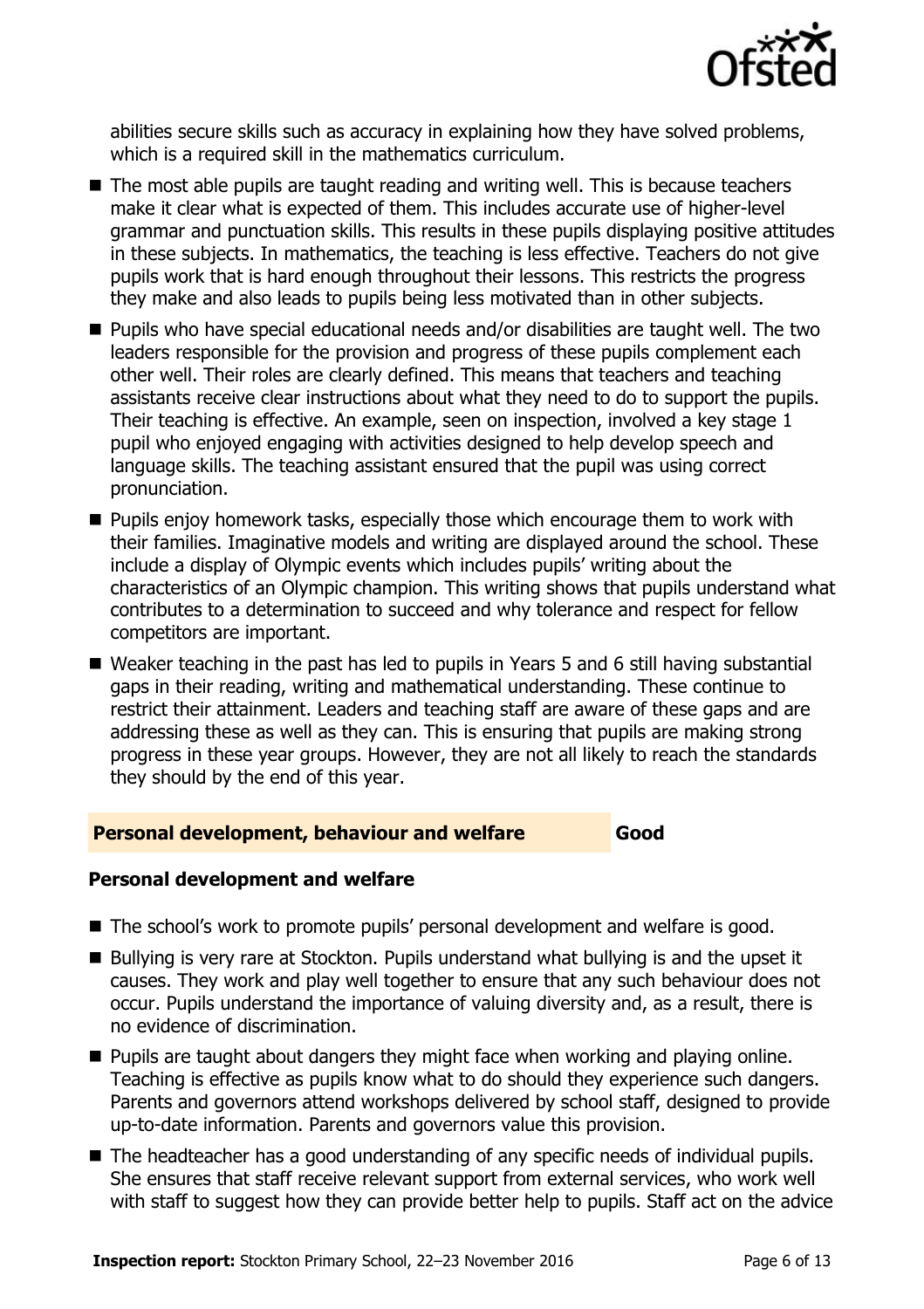

they receive and, as a result, pupils' well-being and self-confidence continue to develop.

#### **Behaviour**

- $\blacksquare$  The behaviour of pupils is good.
- Responses from pupils, parents and staff to surveys show that pupils' behaviour has improved since the last inspection. Pupils talk about their trust in staff that any poor behaviour will be dealt with quickly and effectively.
- Pupils conduct themselves well around the school, including in the before- and afterschool club. They understand what is expected of them in terms of their behaviour. They take pride in their achievement and this can be seen in how they present the work in their books.
- $\blacksquare$  In lessons, pupils collaborate well. For example, pupils in Year 1 discussed how they could use mathematical shapes to create a gingerbread house and then created their own examples. Pupils' cooperation with each other in their learning contributes well to their spiritual, moral, social and cultural development.
- Pupils' attendance rates are above the national average. School leaders have developed strategies to enable parents to get their children to school on time more easily. For example, the breakfast club welcomes pupils from eight o'clock each morning. As a result, all groups of pupils attend well and are punctual, including those who are disadvantaged.

#### **Outcomes for pupils Good**

- Attainment is rising because pupils now make good progress. More pupils achieved expected standards by the end of each year group last year than previously. This is owing to better teaching. Standards in Years 5 and 6 are lower than in other year groups as pupils in this class have not received sustained good teaching in the past. These pupils are making good progress from their starting points at the beginning of this academic year.
- Over the last two years, a greater proportion of children than the national average attained a good level of development at the end of the Reception Year. Over the same period, pupils attained well by the end of key stage 2. This meant that pupils were well prepared for their move into Year 7.
- Last year, in national assessments, pupils in Year 6 attained less well in mathematics and in grammar, punctuation and spelling than in other subjects. Standards in grammar, punctuation and spelling are good currently. Pupils' outcomes in mathematics have improved, but standards are still weaker than in reading and writing.
- **Pupils build well on their strong understanding of phonics, secured in the Reception** class, through key stage 1. This has led to a greater proportion of pupils attaining the expected standard in the Year 1 phonics screening check in 2015, when compared with national figures. Last year, all pupils attained the expected standard.
- The most able pupils make strongest progress in reading and writing, most notably in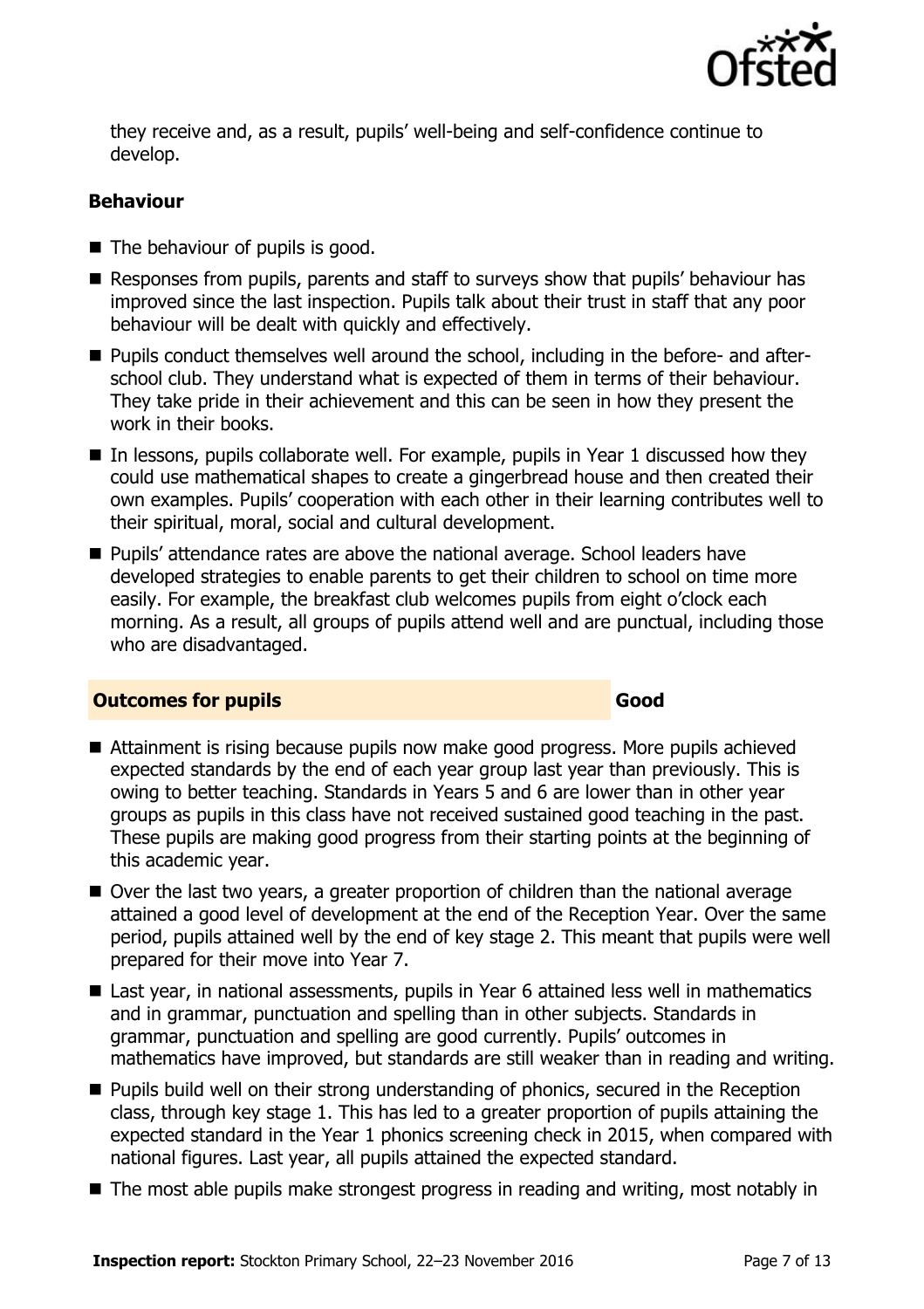

the early years, key stage 1 and in Years 3 and 4. This is owing to more sustained effective teaching over time in these classes. Last year, and currently, progress of the most able pupils in mathematics is not as strong as in other subjects.

- There are very few disadvantaged pupils at Stockton. They all achieve well currently. Their individual needs are addressed well, with funding used to support specific learning needs. Leaders ensure that disadvantaged pupils who are particularly able receive good-quality teaching in most subjects. Over recent years, this group of pupils at Stockton has achieved well by the time they leave the school when compared with other pupils nationally.
- Leaders with responsibility for the provision and progress of pupils who have special educational needs and/or disabilities use funding effectively. External advice is purchased and staff respond well, using guidance to help pupils make good progress. Leaders are ambitious for these pupils, making challenging expectations clear to staff.
- In recent years, pupils have attained higher standards in reading and writing than in mathematics. The quality of teaching has been better in reading and writing. As a result, each year more pupils move into the next year group having reached the required standard in these subjects. This continues to be the case this year. Progress is good in a range of subjects, including topic work, where pupils read and write to the same standard as in their English lessons.
- **Pupils are making better progress in mathematics this year than previously. Pupils are** becoming more fluent in their use of numbers which helps them tackle problems more quickly and effectively.

#### **Early years provision CONSTANDING TO A RESEARCH THE CONSTANDING TO A RESEARCH THE CONSTANDING TO A RESEARCH THE CONSTANDING TO A RESEARCH THE CONSTANDING TO A RESEARCH THE CONSTANTING TO A RESEARCH THE CONSTANTING OF TH**

- The provision in the early years is outstanding. Children have made excellent progress from their different starting points over the last two years. This year, children are making similar rates of progress.
- Most children enter the Reception Year with skills that are typical for their age. The early years leader is skilled and experienced at determining children's abilities accurately. Staff make accurate judgements about children's progress. They use these to plan subsequent activities which challenge the children further. As a result, children move into Year 1 well prepared for new learning as they have made rapid progress in all aspects of learning.
- The early years leader, well supported and challenged by the headteacher, is very effective. She ensures that children are exceptionally motivated to learn in very welldesigned indoor and outdoor environments. Children's early language and mathematical skills are particularly well developed. This is owing to extremely effective teaching. Staff ask questions which require children to explain their thinking clearly. Children are then encouraged to learn about new vocabulary and numbers, which they greatly enjoy.
- Teaching is consistently of a very high quality. The teacher and teaching assistant ensure that the activities and resources consistently stimulate the children to be curious. This results in children being very keen to explore topics and develop their imagination. For example, two boys created their own story in the role-play area, which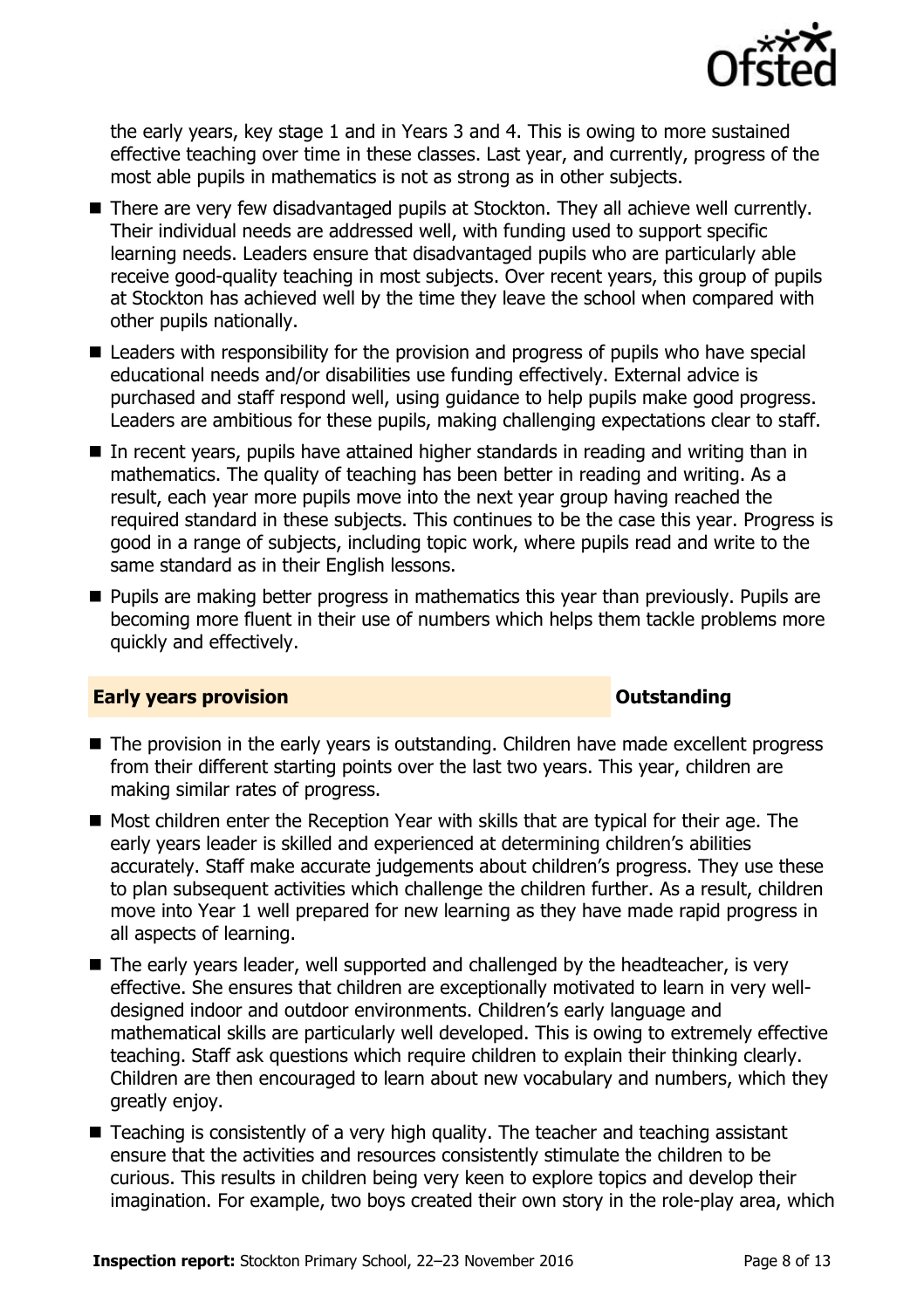

involved dinosaurs and their quest to find treasure. Their effective collaboration resulted in the boys being able to retell their story, which was well structured and exciting, extremely well.

- Engagement between the school and parents is very effective. Parents are frequently invited into the setting during teaching times. This means that parents can see how sessions are taught and how their child is responding to the teaching. Parents value these sessions as they enable them to help their child continue to learn well at home. For example, during the inspection, parents watched staff teaching their children phonics. They saw how staff used a range of techniques, including physical actions, to support children's understanding.
- The early years leader uses her secure knowledge of children's needs to select external agency support that will best support staff. Staff then use the resulting guidance very effectively, to plan and deliver activities that greatly support any child experiencing difficulties. As a result, children with specific difficulties make at least good progress.
- Children are very well cared for and kept safe. They behave well as they are motivated by the learning they experience. Their curiosity and willingness to work and play with others contribute very well to their spiritual, moral, social and cultural development.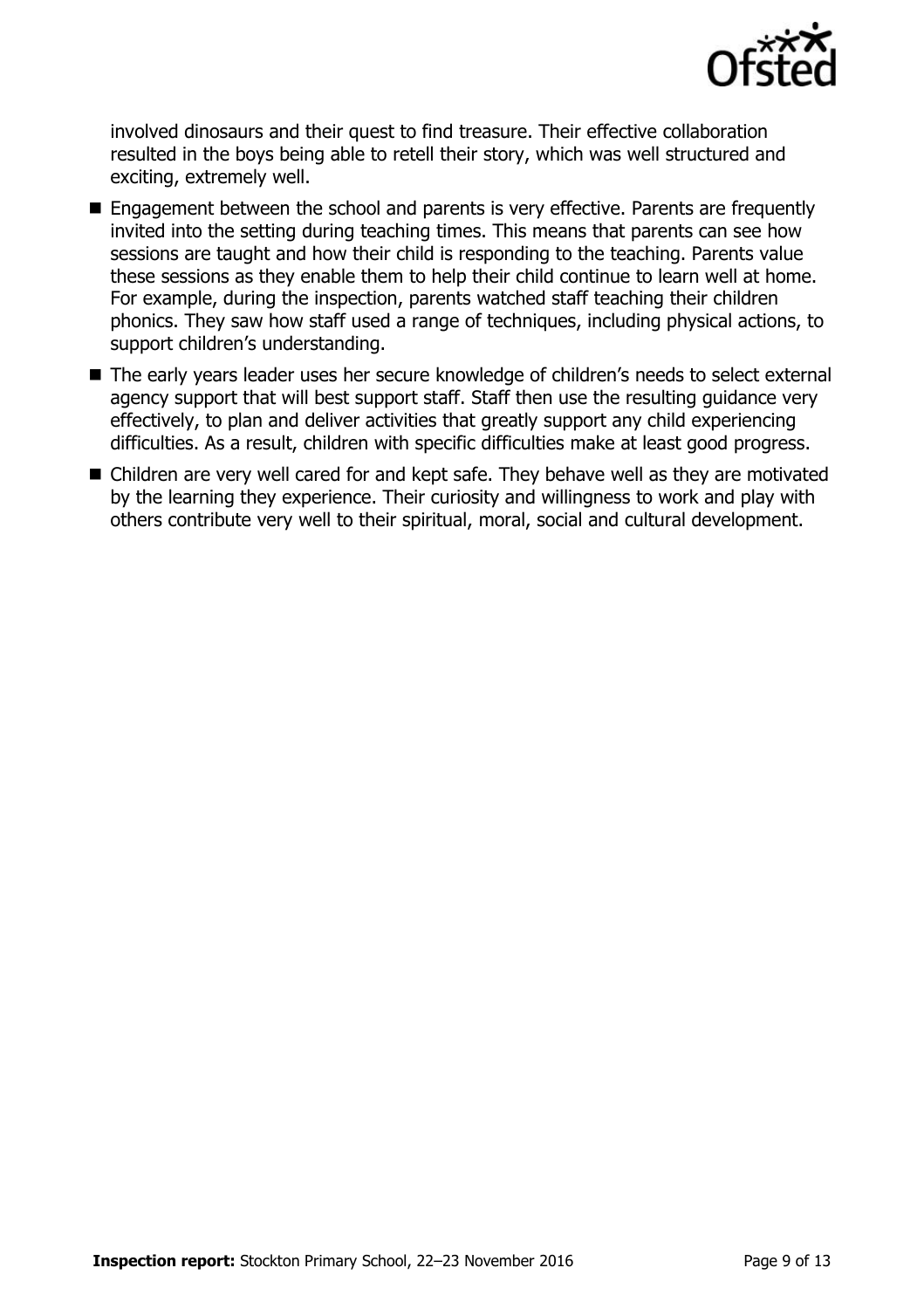

# **School details**

| Unique reference number | 125523       |
|-------------------------|--------------|
| Local authority         | Warwickshire |
| Inspection number       | 10020046     |

This inspection of the school was carried out under section 5 of the Education Act 2005.

| Type of school                      | Primary                          |
|-------------------------------------|----------------------------------|
| School category                     | Community                        |
| Age range of pupils                 | $4$ to $11$                      |
| <b>Gender of pupils</b>             | Mixed                            |
| Number of pupils on the school roll | 86                               |
| Appropriate authority               | The governing body               |
| Chair                               | Janine Storer                    |
| <b>Headteacher</b>                  | Anne Bedgood                     |
| Telephone number                    | 01926 812483                     |
| Website                             | www.stockton.warwickshire.sch.uk |
| <b>Email address</b>                | admin2049@welearn365.com         |
| Date of previous inspection         | 26 November 2014                 |

### **Information about this school**

- The school meets requirements on the publication of specified information on its website.
- Stockton is smaller than the average-sized primary school.
- **Pupils are taught in mixed-age classes in the school. There are classes for Reception** and Year 1; Years 1 and 2; Years 3 and 4; and Years 5 and 6. Children attend full-time in the Reception Year.
- The proportion of pupils from minority ethnic backgrounds is well below average.
- Most pupils come from a White British background. Very few speak English as an additional language.
- The proportion of disadvantaged pupils supported by the pupil premium is well below the national average.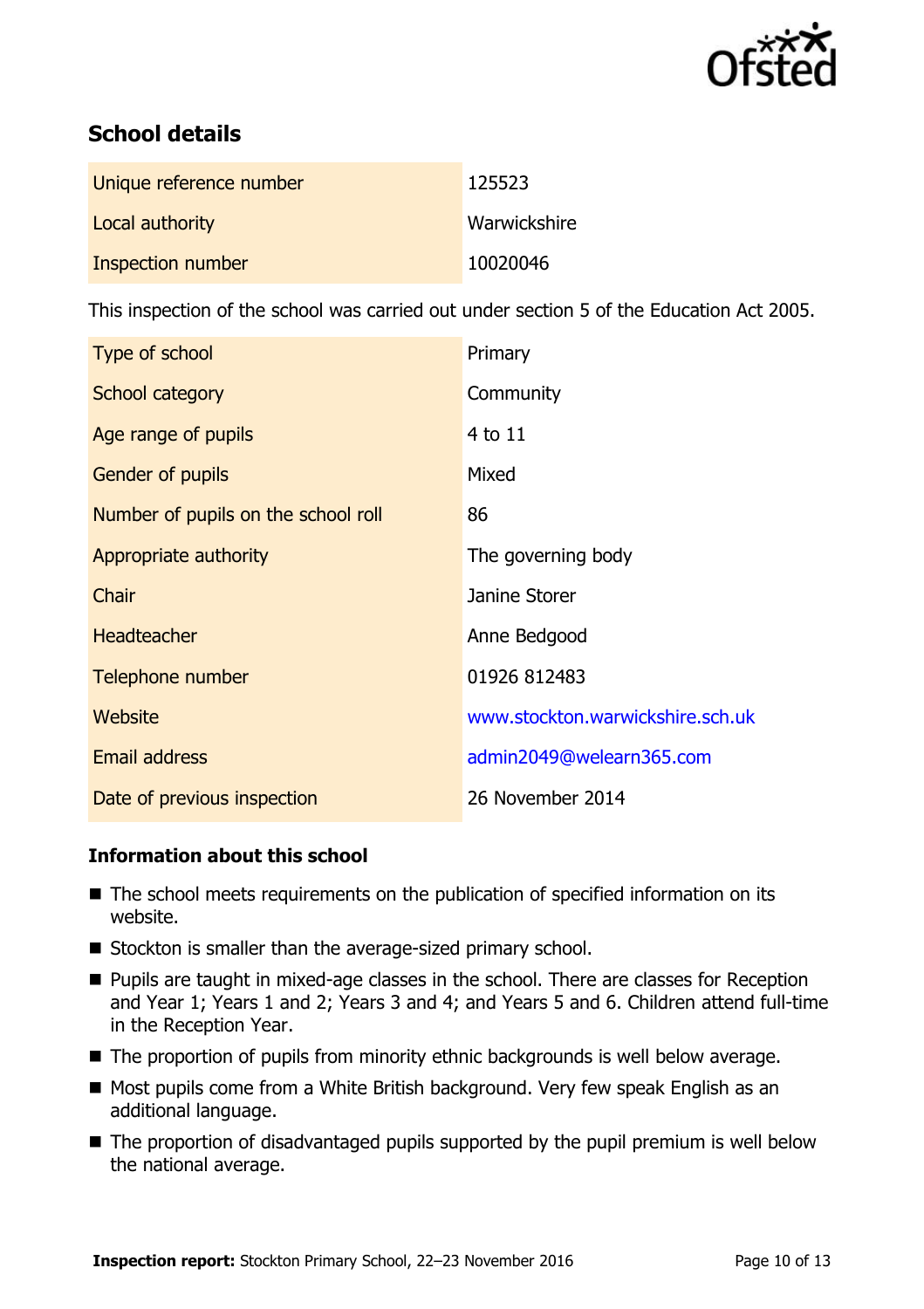

- The proportion of pupils who have special educational needs and/or disabilities is similar to the national average.
- The school meets the government's current floor standards, which set the minimum expectations for attainment and progress by the end of Year 6.
- A before- and after-school club runs every day and is managed by the governors.
- Four new teachers have joined the school since the time of the last inspection.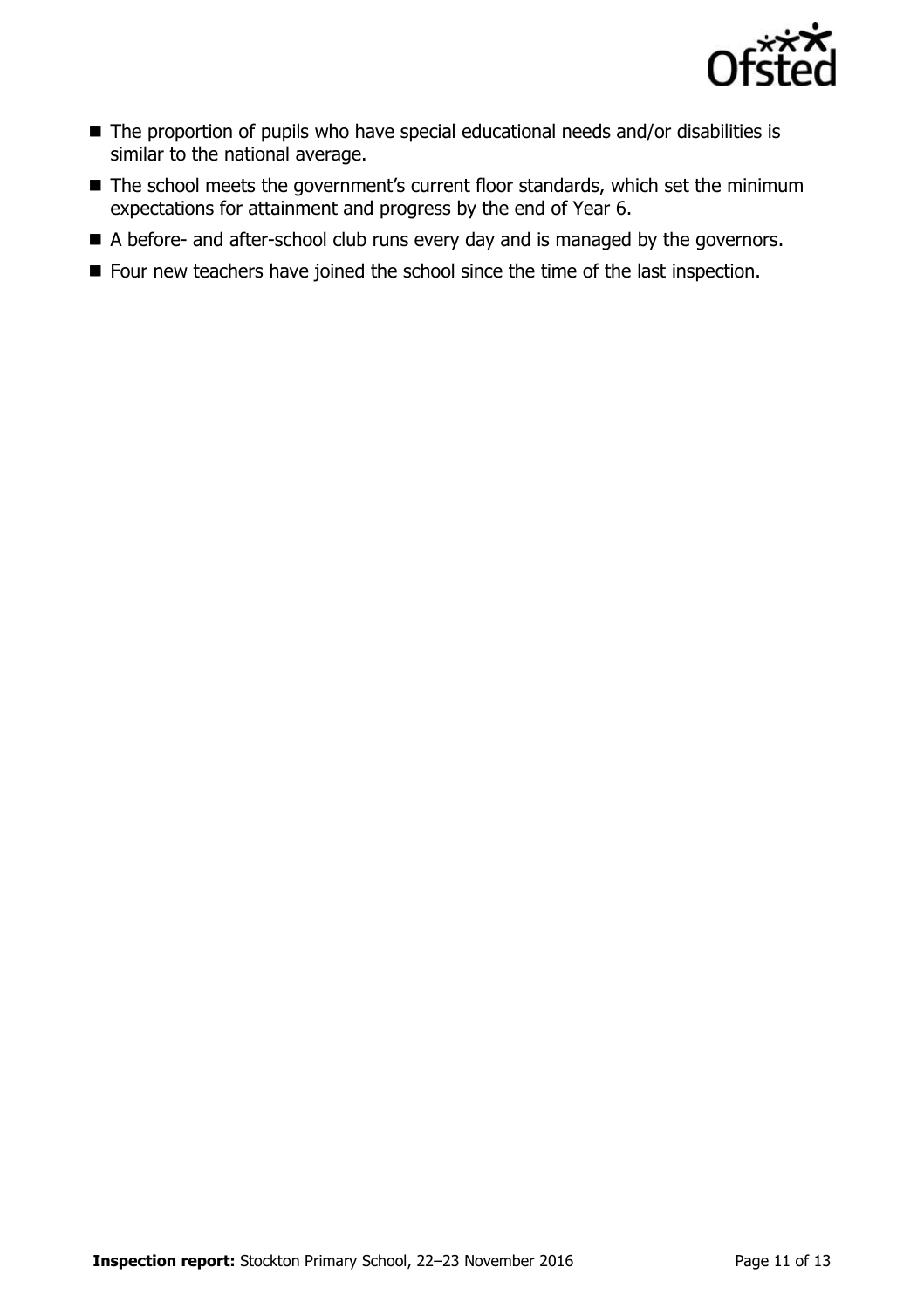

# **Information about this inspection**

- The inspector observed teaching and learning in all classes and visited small group intervention sessions. He visited six lessons, five of which were observed jointly with the headteacher.
- Meetings were held with pupils, staff, local authority representatives and the chair of the governing body and other governors.
- The inspector talked to pupils about their reading and listened to both higher- and lower-ability pupils read.
- The inspector examined work in pupils' books.
- The school's child protection and safeguarding procedures were scrutinised.
- The inspector observed the work of the school and looked at a range of documentation written to support school improvement, including minutes from meetings of the governing body.
- The inspector took account of the 25 replies to Ofsted's online questionnaire, Parent View, and spoke with parents. He also looked at a survey completed by staff.
- The inspector reviewed the school's website.

#### **Inspection team**

**Jeremy Bird, lead inspector Constanting Constanting Constanting Ofsted Inspector**